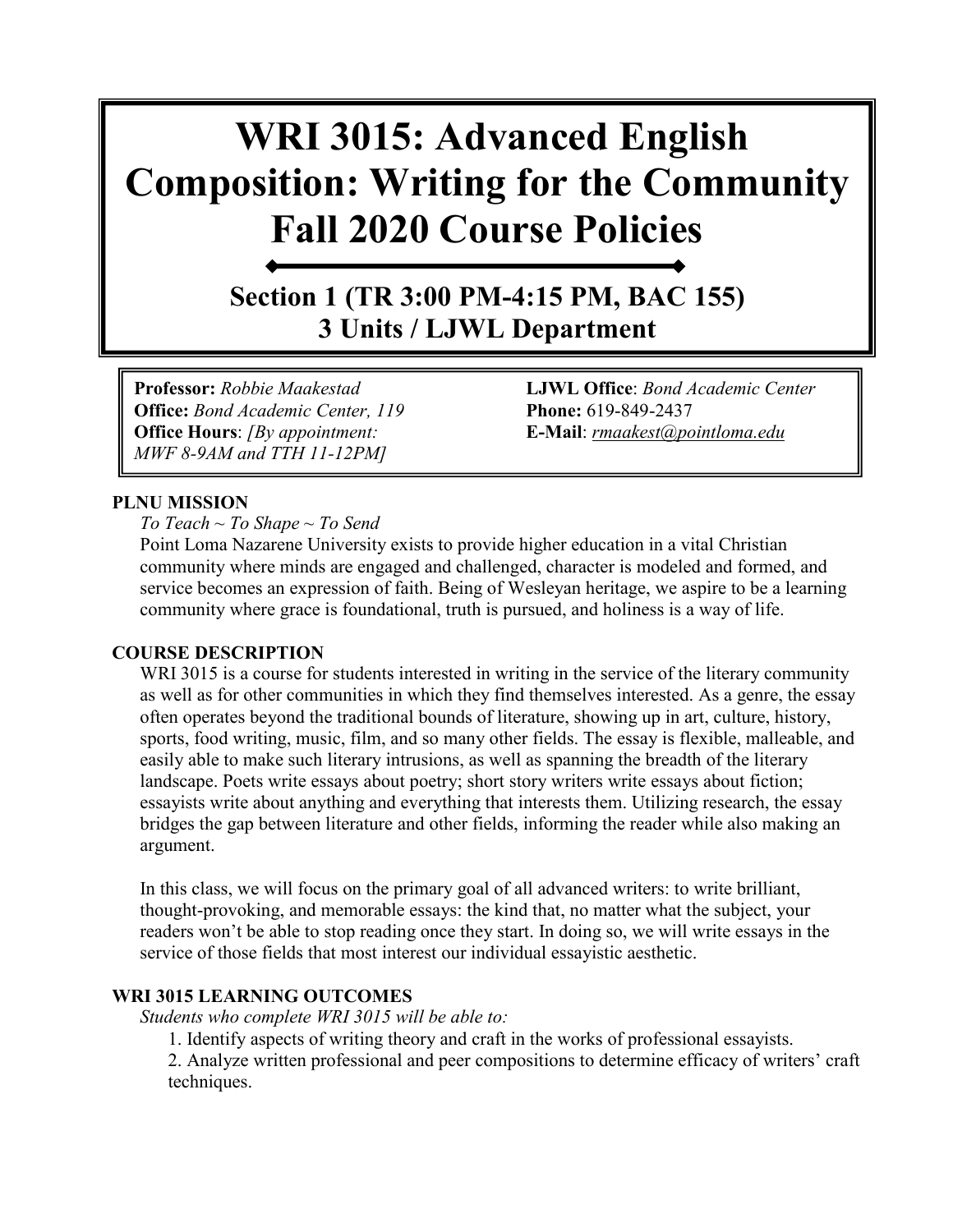3. Apply professional writing techniques, including targeted research, as a strategy to increase reader interest.

4. Craft essays using descriptive and evocative language, scenes, dialogue and other advanced writing conventions.

5. Apply workshop techniques for constructive criticism of peers and in turn take criticism and use it to improve their own work.

6. Format texts in a genre-appropriate and professional manner for submission to workshop and publication.

7. Present written work to live audiences, demonstrating strategies for audience engagement and oral communication.

#### **DESCRIPTION AND OBJECTIVES**

In order to best reach our chosen audiences via the craft, terminology, and techniques of creative nonfiction, we will pursue these learning goals:

- 1. Further our knowledge of both the craft and art of writing creative nonfiction.
- 2. Gain an understanding of how to apply nonfiction craft elements such as "Eye vs. I," major dramatic questions, and lyricism.
- 3. Further an understanding of and ability to utilize general writing craft elements such as point of view, voice, story arc, dialogue, description, and scene/summary.
- 4. Grow in our knowledge of the way that essays bleed over into the following fields/topics: literature, art, history, culture, sports, film, medicine, and cooking.
- 5. Endeavor to explain how creative nonfiction works as both readers and writers. By studying literature as a writer—considering it as a craft as well as an art—we will come to a better understanding of what goes into creation of that literature.
- 6. Work together in small-group workshops, and individually after those workshops, in order to explore and practice the discipline of revision.
- 7. Practice presenting our work to an audience of readers and of listeners.

Together, these learning goals allow us to see writing as a process of art, craft, and discipline, which will benefit not just our ability to write creatively in this course, but also our ability to meet the creative and critical demands required of us in the future.

#### **ACADEMIC REQUIREMENTS**

Each of you will be responsible for preliminary drafts of writing assignments, written critiques of classmates' work, various reading and writing exercises that will aid our understanding of the discipline and craft of creative nonfiction, and four finished writing projects: three nonfiction submissions and one revision/expansion project. Class time will be divided accordingly: lecture and discussion, small group discussion, in-class writing, and workshop.

#### **ASSIGNMENTS**

- Literature and Writing Essay Submission 100 points + 50 points Critical Analysis = 150 total (to be kept only if your final project is NOT a revision of this one)
- True Crime/Sports/Art Essay Submission 100 points + 50 points Critical Analysis = 150 total (to be kept only if your final project is NOT a revision of this one)
- Medicine/History/Science and Ecology/Place and History/Film/Food/Music Essay Submission – 100 points + 50 points Critical Analysis = 150 total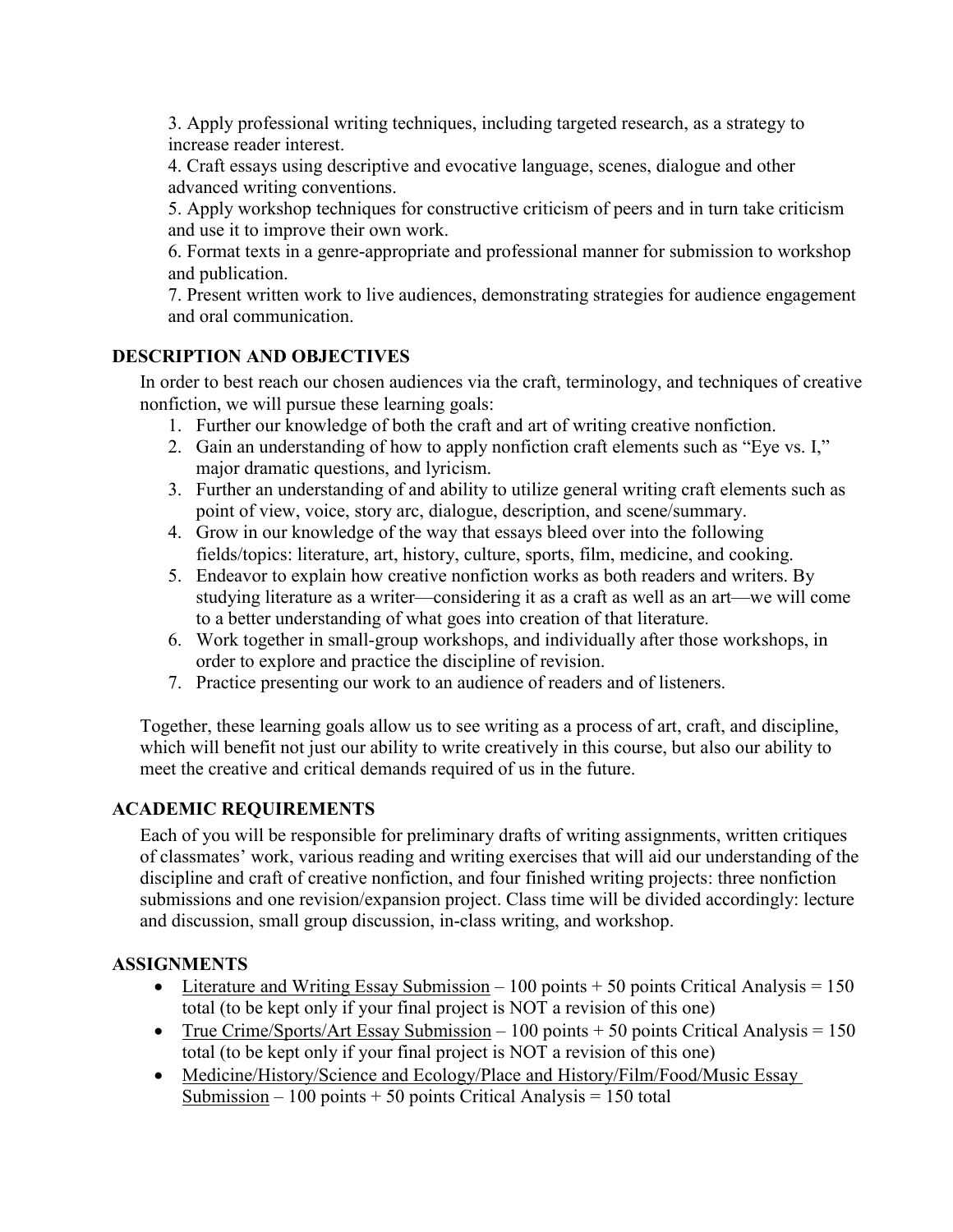- Craft Moves & Class Zoom Discussions 200 points
- General Participation  $-20$  points
- Workshop Participation and Peer Critiques (30 points per workshop day) 180 points
- Essay 1 or 2 Radical Revision Project 100 points + 50 points Critical Analysis = 150 total (plus another 200 points as this grade replaces one provisional grade for whichever assignment is revised, as noted above)

#### **TOTAL = 1000 points**

#### **REQUIRED TEXTS**

All course readings will be posted to Canvas—you will need to print these out and bring them with you to class they day they are assigned so that you can access the documents in class during discussion. You are expected to annotate the printed readings before coming to class because reading and annotating is the primary way to improve your own writing.

If you print double-sided, and more than one .pdf page per printed page, this will lower the printing cost for you this semester. I would recommend getting a 3-ring binder to organize your printed essays.

Please bring a notebook and writing utensil to each class to take notes, as well as the assigned essays that will be discussed for that class period.

### **GENERAL COURSE POLICIES**

#### **RESPECT**

Respect for other students and your instructor in our classroom is essential to a healthy classroom dynamic. We may discuss ideas and concepts that challenge your current thinking, so we all must respect one another and be open to new ideas. Show courtesy to other students and your instructor.

#### **CANVAS**

Throughout this course, students will be required to utilize Canvas receive course grades and access any changes to the *Course Schedule* throughout the semester. If the *Course Schedule* is updated, students will be notified well in advance, but will need to download the updated schedule which the instructor will post on Canvas.

#### **CANVAS SUPPORT**

If you have questions about the content you find in my Canvas course or need clarification on assignment instructions please let me know. If you are unsure how to use any given feature in Canvas you will find the [Canvas Guides](https://community.canvaslms.com/community/answers/guides/) to be a very helpful resource. If you cannot access something in my Canvas course or it appears that some part of the course is not working properly, please contact the Office of Instructional Technology for support at  $oit(\omega)$  pointloma.edu. Include specific information in the request (course ID, section, assignment or module name, etc.) to expedite the troubleshooting process. Screenshots are super helpful!

#### **PLNU EMAIL**

Students must regularly check their PLNU email for updates on assignments and scheduling.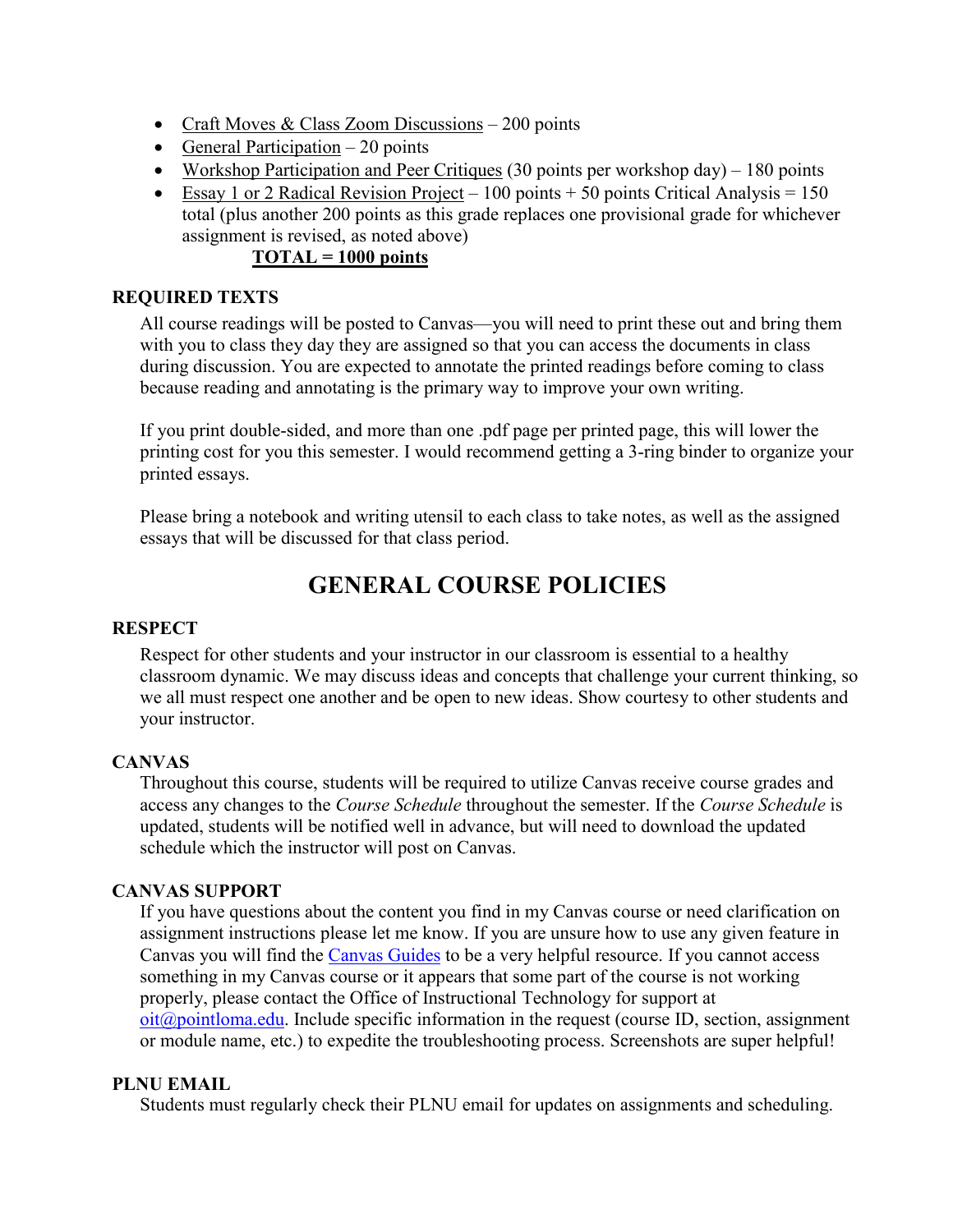#### **TECHNOLOGY**

You will be expected to refrain from using cell phones or other communication devices in the classroom. Use of iPads, phones, and laptops should be limited to times when I ask you to pull out your computers for in class use and in-class writing. Even if it seems that it isn't "bothering anyone," checking your e-mail, social media, or surfing the web during class is rude to your instructor and fellow classmates and will count against your participation grade. I expect you to be an engaged member of the class.

#### **CRAFT MOVES & CLASS ZOOM DISCUSSIONS**

For every class Zoom discussion, each student will be responsible for attending class and sharing 3-5 craft moves that that they have noted from that class period's readings (at least one per essay that we read throughout the semester). A craft move is any writing decision that the writer has made within their essay that we can learn from or analyze. Students should regularly share these craft moves during discussions in order to get the 8 points that are allotted for each class period. If a student is unable to make a Zoom class period to share the craft moves that they noted, they can post their craft moves on the Canvas discussion board for the missed class period, and write a short explanation/analysis of each craft move in order to make up the points.

#### **ATTENDANCE & PARTICIPATION**

Attendance is expected and is worth 200 points. If you miss a class, it is possible to make up that class period within the week: to do so you must contact the professor and request that the recorded Zoom class discussion be uploaded to YouTube so that you can watch it and participate on the corresponding class discussion board by watching the recording of the class, thoughtfully and extensively posting to the discussion board for that class period concerning content discussed in the class period, and posting your craft moves with a thorough explanation and analysis of each to the discussion board, in addition to obtaining assignments or any updated schedule/assignment information from a classmate in order to be prepared for the next meeting**. I require attendance for workshops and presentation days. Absences on such days will hurt your workshop participation grade.** Missed in-class work may not be made up. In order to learn most affectively and get as much as you can out of this course, in addition to your participation grade, I'd recommend regular attendance. Let me know if you do have to miss a class, and we can work something out. It is also your responsibility to get workshop drafts to and from those in your group.

For the 20 points of your participation grade, you'll earn a 15 if you're doing the basics of engaging with the class and participating in discussion; you'll earn a 15+ if I see you regularly leaping in and making strong contributions; you'll earn a 14 or lower if you are frequently late, absent, unprepared, inattentive, disruptive, or do not regularly participate in discussion.

#### **WORKSHOP**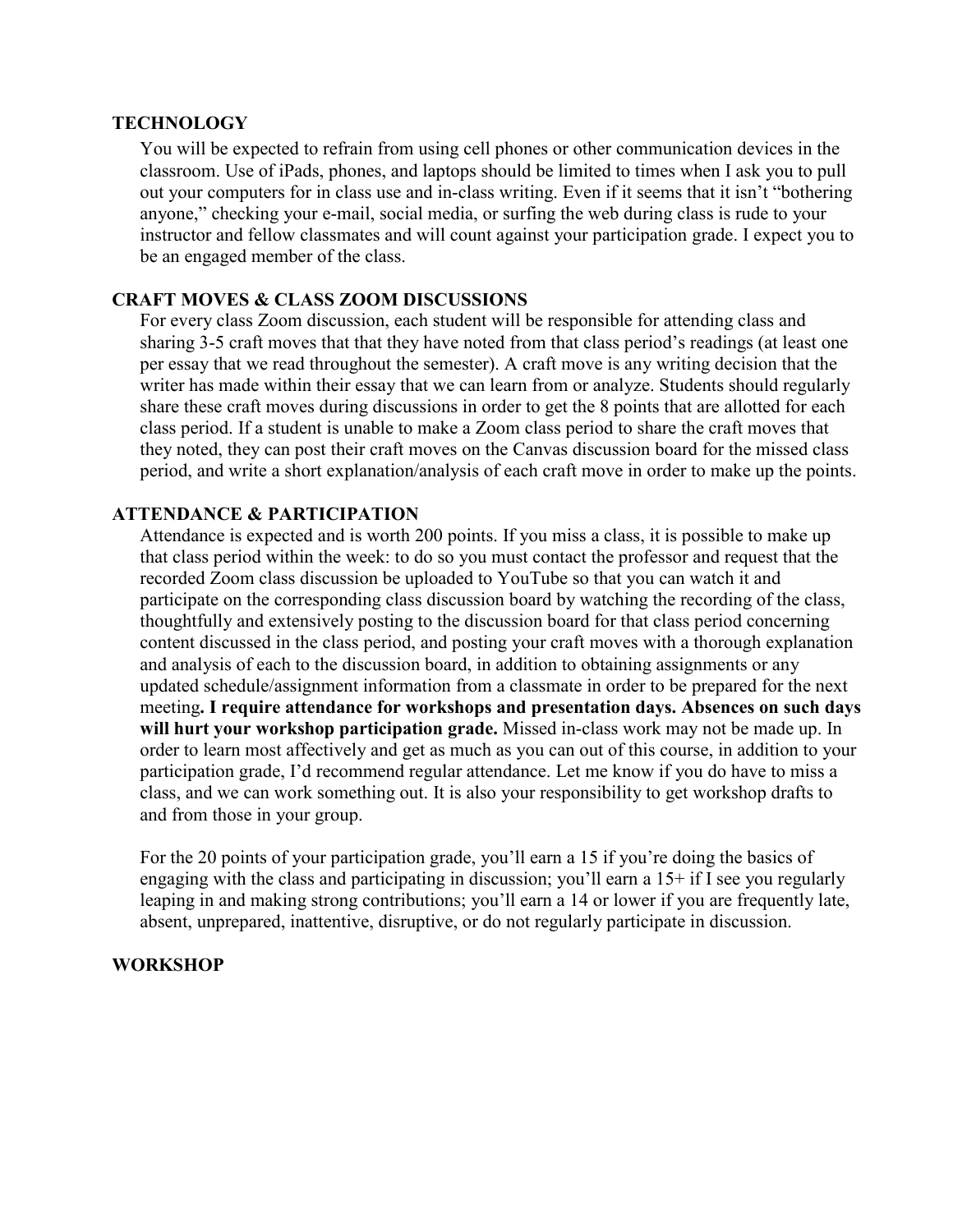Workshop participation and attendance is mandatory and graded. Throughout the semester we will be reading and critiquing one another's essays in small groups and as a whole class. You will turn in a typed copy of your critique to me, as well as to the member of your group who is being workshopped (this will affect your participation/workshop grades). Workshop is not a time to disparage or rudely comment on the work of others. Written critiques balance positive and critical comments, though criticism should certainly be constructive and focused on the writing, not on the writer or the writer's ability. If there are problems with feedback you receive, do not hesitate to contact me. Workshop should be a safe space where we work together to better one another's writing; thus, the amount of effort you put into commenting on the work of others should be just as much as you put into producing your own work.

#### **TURNING IN ASSIGNMENTS**

All **major assignments** must be turned in on Canvas on the day they are due.

#### **SUBJECT MATTER**

This course will ask you to write whatever you want to write about, but do recognize that there is a line between what is appropriate and not appropriate in a classroom setting, especially with regard to what is being shared with your classmates, who may not share your values. I respect your privacy and truly believe that this class should allow you creative freedom, so all I will ask is that you use common sense with regard to what is/is not appropriate to write in an academic setting. If you are unsure/nervous or have a hunch that something might be questionable, PLEASE discuss your ideas with me in advance of bringing them to workshop.

#### **[ONLY FOR ENVIRONMENTAL STUDIES MAJORS]**

At least one of your creative projects this semester needs to connect topically to environmental concerns.

#### **PREPARATION**

You will be expected to come to class prepared to discuss readings, share your work, and comment on other students' work. Being prepared for each class is vital in creating a classroom that is conducive to learning—take notes on the assigned readings as this allows you to remember the material more fully. Back up your written work as you're responsible for turning work in on the due dates. You are also expected to regularly check your PLNU email for updates to the schedule and assignments.

#### **GRADING RATIONALE**

Creative writing is both an art and a craft. While it is debated by many whether art can be graded, craft can be evaluated. In particular I will look for:

- Adherence to and mastery of CNF conventions
- Structure and form as they pertain to CNF subgenre and subject
- Masterful use of narrative voice and point of view
- Engaging employment of language
- Excellence of writing mechanics
- Improvement through revision
- Creativity and innovation within genre conventions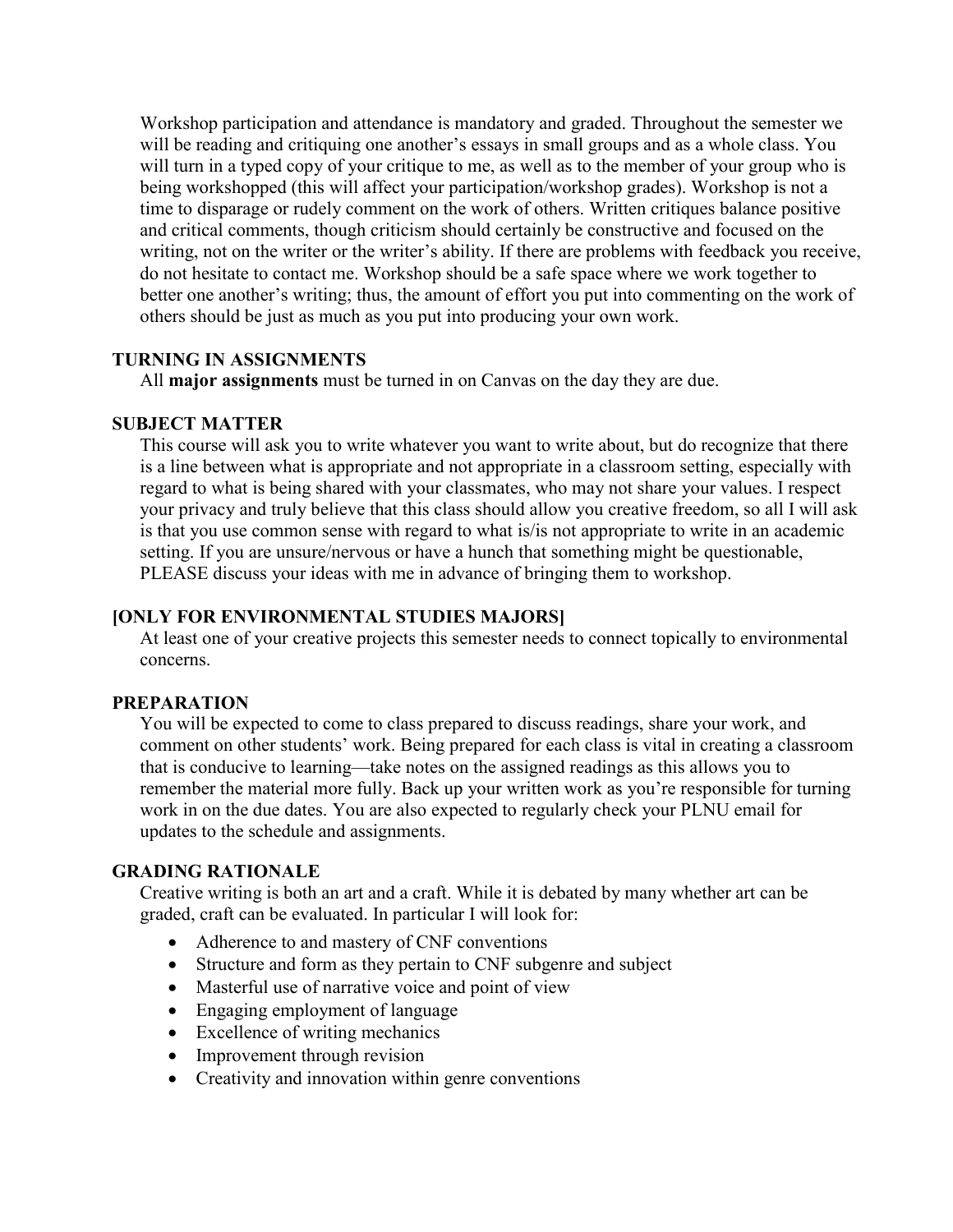While the above concerns creative work produced in this course, each creative assignment also requires a Critical Analysis component in which you as the artist will critique the decisions that went into your own work, and connect craft decisions you made with those used by the writers of our course readings. These Critical Analyses will be graded not as creative work, but upon the clarity and thoughtfulness of the analysis you craft.

#### **DUE DATES**

Assigned work will have a due date and you will be expected to meet this requirement. Missed in-class work may not be made up unless you have an excused absence. I will accept the major projects one class period late, but your paper will be penalized one letter grade  $(A \rightarrow B$  as maximum grade). Major projects turned in after that point will receive a score of 0. You must turn in all four major projects to pass this course. Failure to do so will result in a grade of F.

#### **FINAL EXAMINATION POLICY**

Successful completion of this class requires taking the final examination **on its scheduled day** in addition to participating in and attending both class periods of the final reading. The final examination schedule is posted on the [Class Schedules](http://www.pointloma.edu/experience/academics/class-schedules) site. No requests for early examinations or alternative days will be approved.

For this course, the final will be an in-class reading from your final project during the final exam. Our scheduled final exam time is **Tuesday, November 17, 4:30-7:00 pm.** Since the final is a class activity, it cannot be rescheduled, so make sure that you will be able to attend.

#### **LETTER GRADE GUIDELINES**

|  | 920 - 1000 points $\overline{A}$          | 900 - 919 points $A-$ |  |
|--|-------------------------------------------|-----------------------|--|
|  | 880 - 899 points $B+820-879$ points B     | $800 - 819$ points B- |  |
|  | 780 - 799 points $C^+$ 720 - 779 points C | $700 - 719$ points C- |  |
|  | 680 - 699 points $D^+$ 620 - 679 points D | $600 - 619$ points D- |  |

#### **ACADEMIC HONESTY**

Students should demonstrate academic honesty by doing original work and by giving appropriate credit to the ideas of others. Academic dishonesty is the act of presenting information, ideas, and/or concepts as one's own when in reality they are the results of another person's creativity and effort. A faculty member who believes a situation involving academic dishonesty has been detected may assign a failing grade for that assignment or examination, or, depending on the seriousness of the offense, for the course. Faculty should follow and students may appeal using the procedure in the university Catalog. See **Academic Policies** for definitions of kinds of academic dishonesty and for further policy information.

#### **PLNU COPYRIGHT POLICY**

Point Loma Nazarene University, as a non-profit educational institution, is entitled by law to use materials protected by the US Copyright Act for classroom education. Any use of those materials outside the class may violate the law.

#### **PLNU ACADEMIC ACCOMMODATIONS POLICY**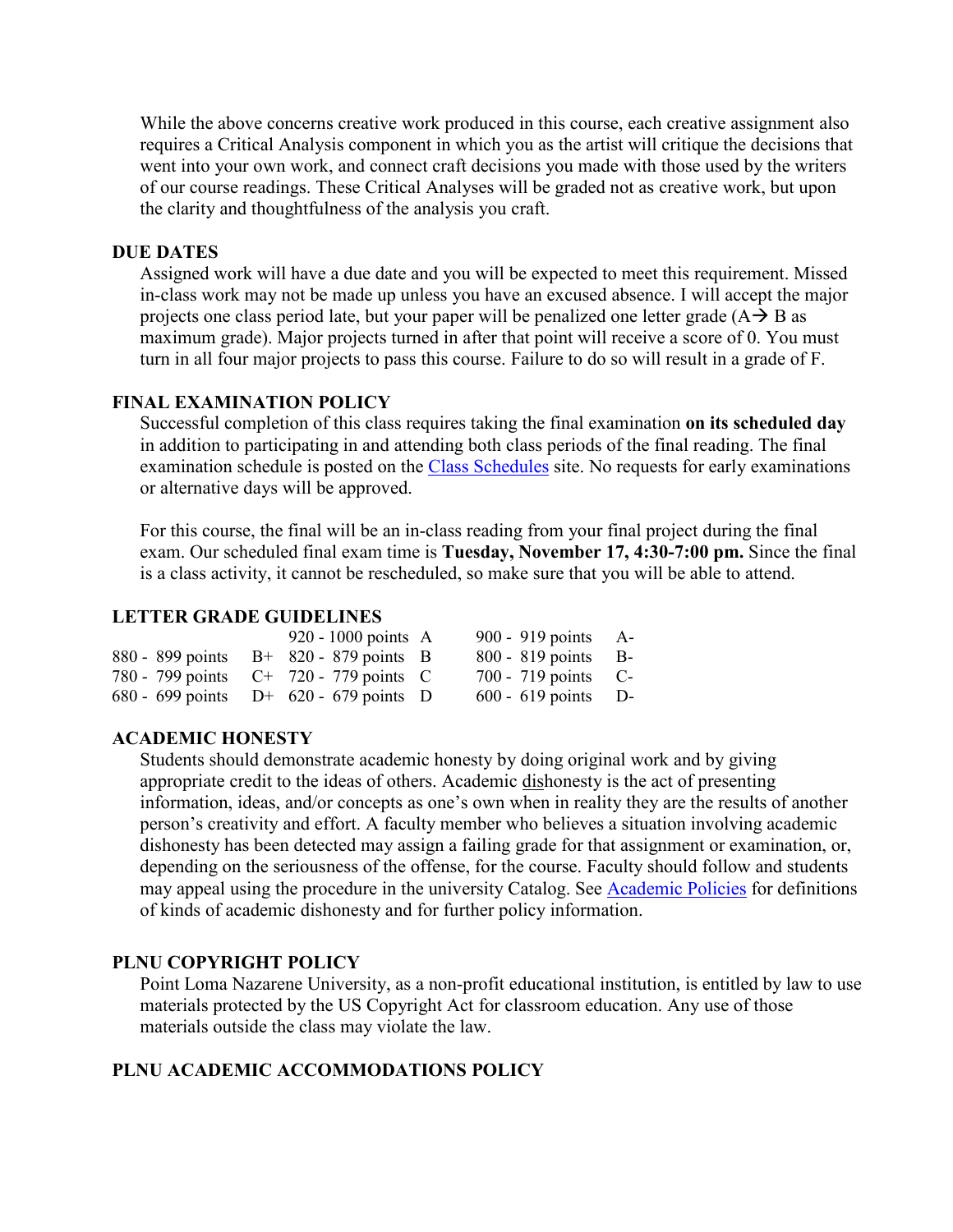If you have a diagnosed disability, please contact PLNU's Disability Resource Center (DRC) to demonstrate need and to register for accommodation by phone at 619-849-2486 or by e-mail at [DRC@pointloma.edu.](mailto:DRC@pointloma.edu) See [Disability Resource Center](http://www.pointloma.edu/experience/offices/administrative-offices/academic-advising-office/disability-resource-center) for additional information.

#### **PERSONAL NEEDS**

Counseling is available in the Wellness Center for undergraduate students at PLNU. They are open Monday through Friday during the academic school year to offer morning, afternoon, and evening appointments. Please call (619) 849-2574 to schedule a counseling appointment.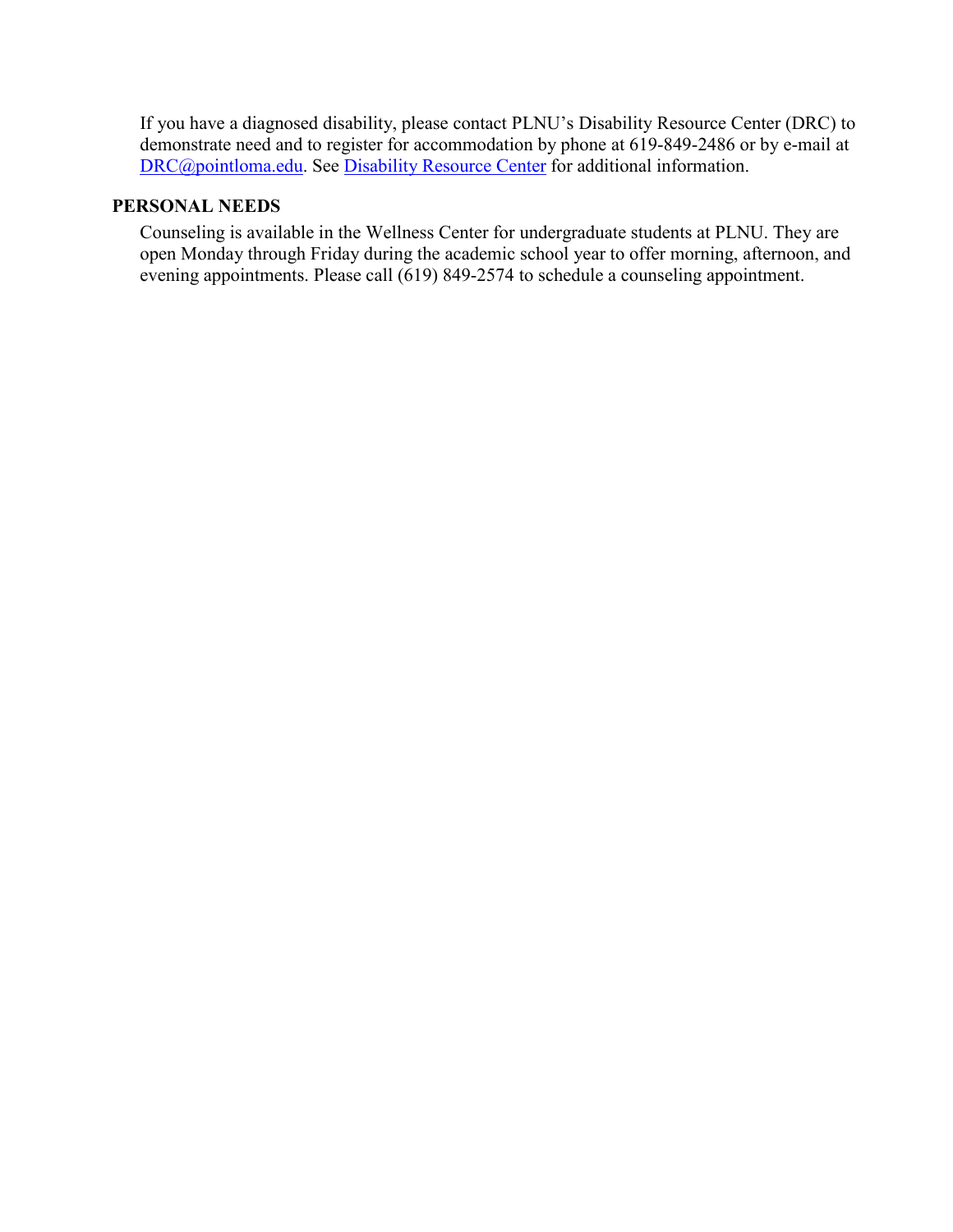#### **COURSE SCHEDULE**

#### **Week 1 Introduction to Nonfiction**

08/18 – Syllabus, Introduction to the Essay, Art and Craft. Ander Monson's "Essay as Hack" Mark Slouka's "Arrow and Wound"

#### **Essays about Literature and Writing**

08/20 – Darcy Gagnon's "On Cicadas, Silence, and Japanese Poetry," Julien Barnes's excerpt from "Three Simple Stories," and Thomas Powers's "The Big Thing on His Mind"

#### **Week 2 Essays about Literature and Writing**

- 08/25 Ryan McDonald's "The Dark All Around Us," Elif Batuman's "The Murder of Leo Tolstoy," and Katherine D. Morgan's "On Being Seen By Toni Morrison"
- 08/27 W.G. Sebald's "Beyle, or Love is a Madness Most Discreet" and Nathan Goldman's "The Power of W.G. Sebald's Small Silences"

#### **Week 3 Essays about Sports**

- 09/01 Claudia Rankine's The Meaning of Serena Williams: On Tennis and Black Excellence" David Foster Wallace's "Federer as Religious Experience"
- 09/03 W. Todd Kaneko's "Order of Elimination: Lessons Learned from the WWF Royal Rumble Match" and Jon Bois's "All Is Lost" [for video/GIFs, see link on Canvas]

#### **Week 4 True Crime Essays**

- 09/08 Joan Didion's "Some Dreamers of the Golden Dream" and Pamela Colloff's "Unholy Act"
- 09/10 Josh Dean's "The Great Buenos Aires Bank Heist" James D. Walsh's "Dead Wake" **Workshop Group A Drafts Due Before Class**

#### **Week 5 Workshop 1**

- 09/15 Workshop Group A**; Peer Critiques Due in Class; Workshop Group B Drafts Due Before Class**
- 09/17 Workshop Group B**; Peer Critiques Due in Class**

**Week 6 Essays about Art**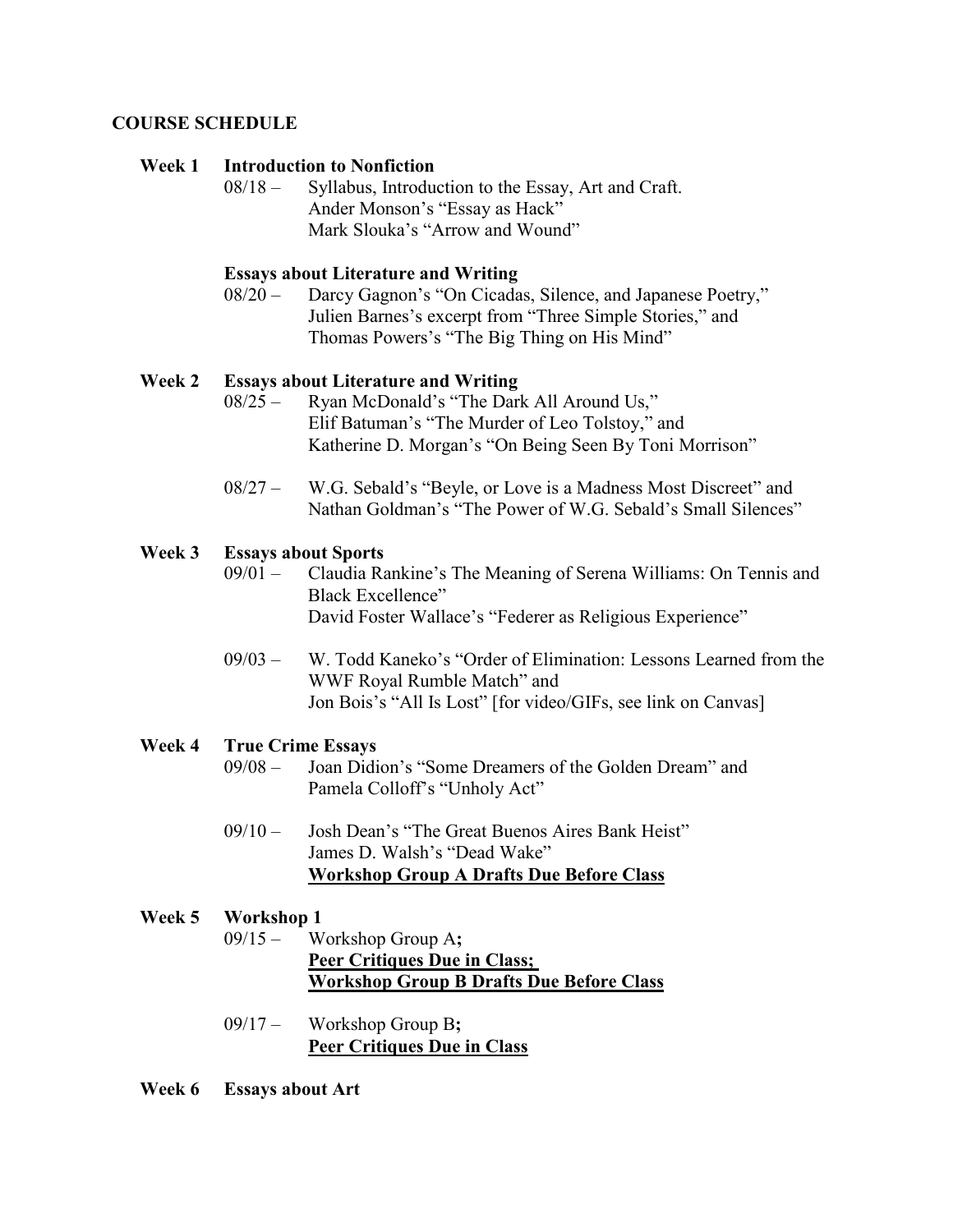- 09/22 Kate Branca's "Confessions of a Lapsed Catholic Dancer" and Albert Goldbarth's "Fuller" **Essay 1 Due in Class**
- 09/24 John D'Agata's "Collage History of Art, by Henry Darger" and Kyoko Mori's "Repetitions"

## **Week 7 Essays about Art**

Lawrence Weschler's "Vermeer in Bosnia," Ross Gay's "Loitering Is Delightful," and Jo Ann Beard's "Werner"

#### **Essays about Science and Ecology**

10/01 – Zoë Bossiere's "Necrotizing Fasciitus" and John McPhee's "The Curve of Binding Energy"

### **Week 8 Essays about Science and Ecology**

Lawrence Lenhart's "If the Ferret Crosses the Road" and Katherine Schulz's "The Really Big One"

#### **Essays about Place and History**

10/08 – Elissa Washuta's "White City," Jen Percy's "I Have No Choice But to Keep Looking," and Sayantani Dasgupta's "Chernobyl" **Workshop Group A Drafts Due Before Class**

#### **Week 9 Workshop 2**

- 10/13 Workshop Group A**; Peer Critiques Due in Class; Workshop Group B Drafts Due Before Class**
- 10/15 Workshop Group B**; Peer Critiques Due in Class**

#### **Week 10 Essays about Place and History**

10/20 – Silas Hansen's "Fifteen Things I've Noticed While Trying to Walk 10,000 Steps Per Day: Muncie, Indiana Edition," Anna Gazmarian's "Armenians in Jerusalem," and Amy Kolen's "Fire" **Essay 2 Due Before Class**

#### **Essays about Film**

10/22 – Zadie Smith's "Killing Orson Welles at Midnight," Gabrielle Bellot's "Living in Dread of the Next Name We'll Chant," and Samuel Ashworth's "In the Dark All Katz Are Grey"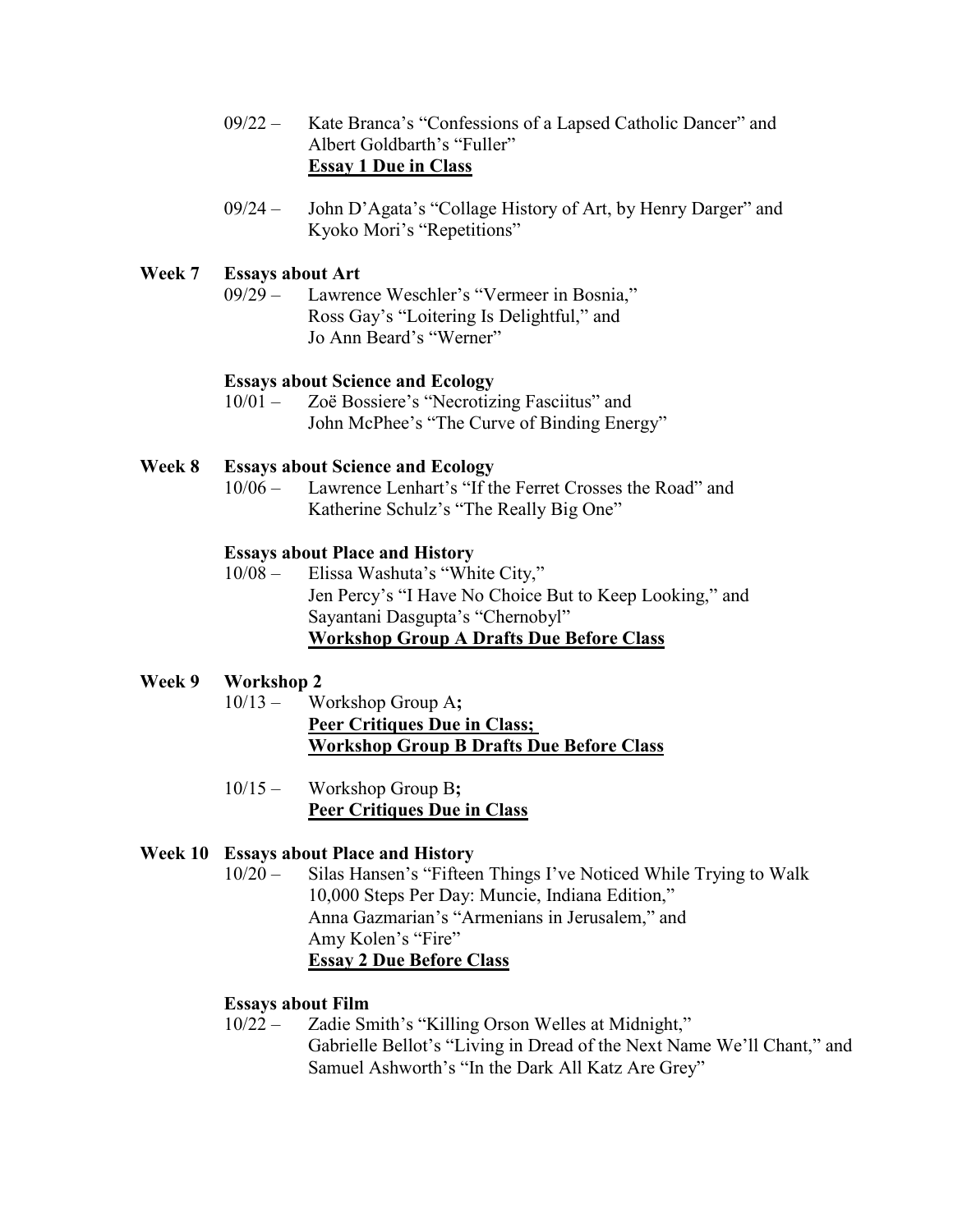#### **Week 11 Essays about Food**

10/27 – M. F. K. Fisher's "Foreword," "How to Be Content with Vegetable Love," and "Love and Death Among the Molluscs" Alison Hawthorne Deming's "House Built of Herring"

#### **Essays about Music**

10/29 – Elena Passarello's "Judy, Judy, Judy" and "Twinkle, Twinkle, Vogel Staar"

#### **Week 12 Essays about Music**

- 11/03 Leslie Jamison's "Confessions of an Unredeemed Fan," Berry Grass's "Battle Vest," and Clifford Thompson's "Seventeen Notes on Singing"
- 11/05 Hanif Abdurraqib's "Chance the Rapper's Golden Year," Andre Perry's "Americana / Dying of Thirst," and Hilton Als's "I Am Your Conscious. I Am Love

#### **Week 13 Essays about Music**

- 11/10 Joan Didion's "The White Album"
- 11/12 Steven Church's "The King's Last Game" and Alysia Li Ying Sawchyn's "Indie Night at the Goth Club" **Workshop Group A Drafts Due Before Class**

#### **Week 14 Workshop**

- 11/17 Workshop Group A**; Peer Critiques Due in Class; Workshop Group B Drafts Due Before Class**
- 11/19 Workshop Group B**; Peer Critiques Due in Class**

#### **Week 15 Profiles**

- 11/24 John Jeremiah Sullivan's "The Last Wailer" and Roxane Gay's "Nicki Minaj, Always in Control" **Essay 3 Due**
- 11/26 **NO CLASS—THANKSGIVING BREAK**

#### **Week 16 Final: Reading from Final Revision/Expansion Project**

#### 12/01 – **FINAL EXAM PERIOD: 4:30-7:00 PM: Reading from Final Revision/Expansion Project Final Revision/Expansion Project Due**

#### 12/03 – **NO CLASS—FINALS WEEK**

**\*\* This schedule is subject to change at my discretion. I'll let you know with plenty of time if changes are made.**